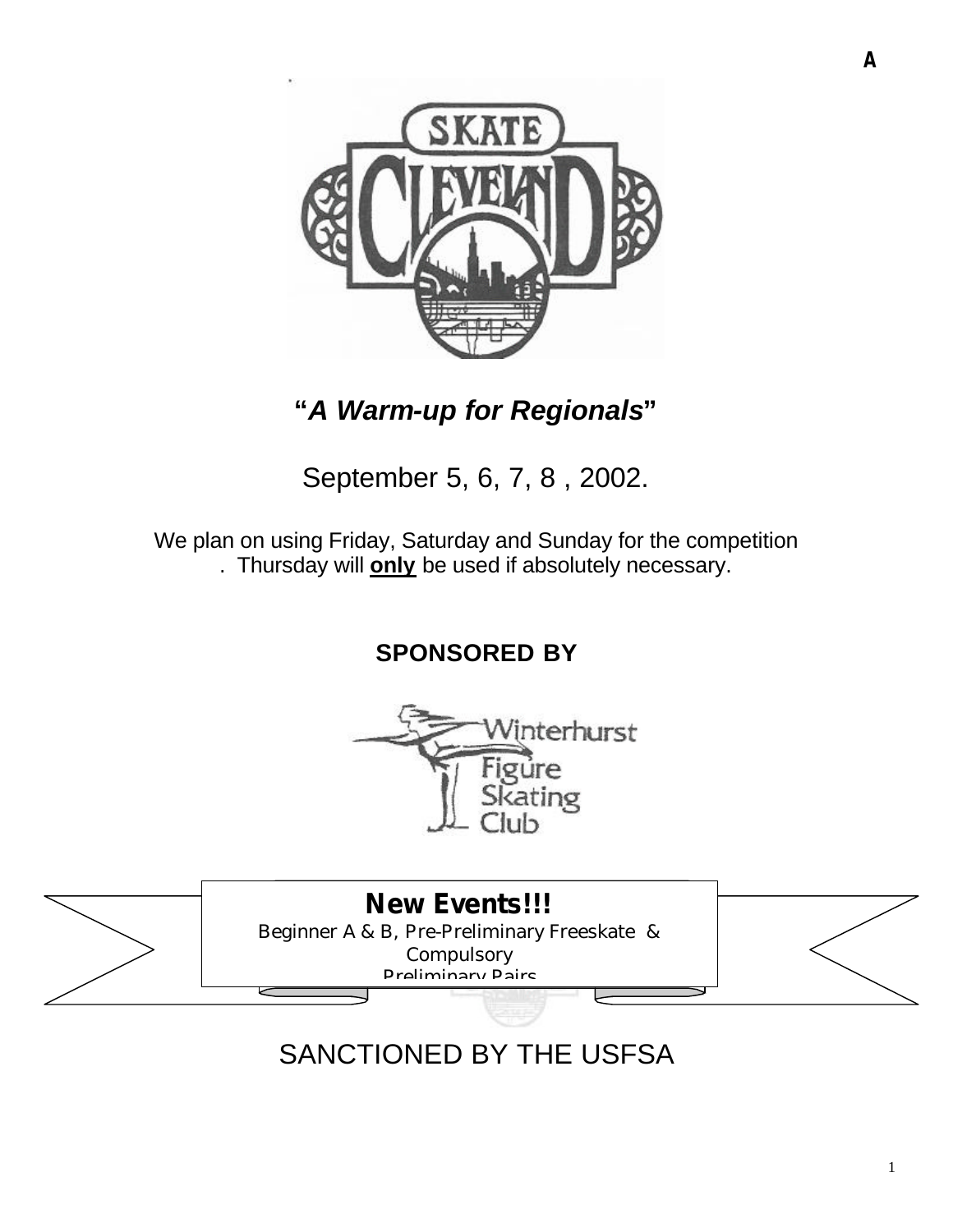# Barb McGrath Kathie Janowich Co-Chairpersons

Your application package should be mailed to:

**Winterhurst FSC C/o Kathie Janowich 13835 Trenton Oval Strongsville, Ohio 44316**

## *Please check to make sure your package includes*:

- <sup>q</sup> Application
- <sup>q</sup> Check for Entry Fee
- <sup>q</sup> Check for Practice Ice (Can be combined with Entry fee check)
- <sup>q</sup> Check for Pre-Paid All Event Pass (can be combined with entry fee)
- <sup>q</sup> Competitor's signature form (signed by Competitor, Parent, Coach, & Club Representative)
- <sup>q</sup> Practice Ice Order Application
- <sup>q</sup> Videotaping Registration Form
- <sup>q</sup> Program Advertising Form (with separate check)
- <sup>q</sup> Self Addressed LEGAL SIZED stamped envelope

## **Any questions can be answered by:**

## **Telephone**

**Winterhurst FSC: 216-228-4030 between 9-5 pm** – leave message and a collect call will be returned to you within 24 hours. **Kathie Janowich**: **440-572-1578 Between 5-9 pm** – leave message and a collect call will be returned to you.

## **E-Mail**

**Kathie Janowich: Kjanowich@aol.com** Anytime!

*We look forward to seeing you in September!!!*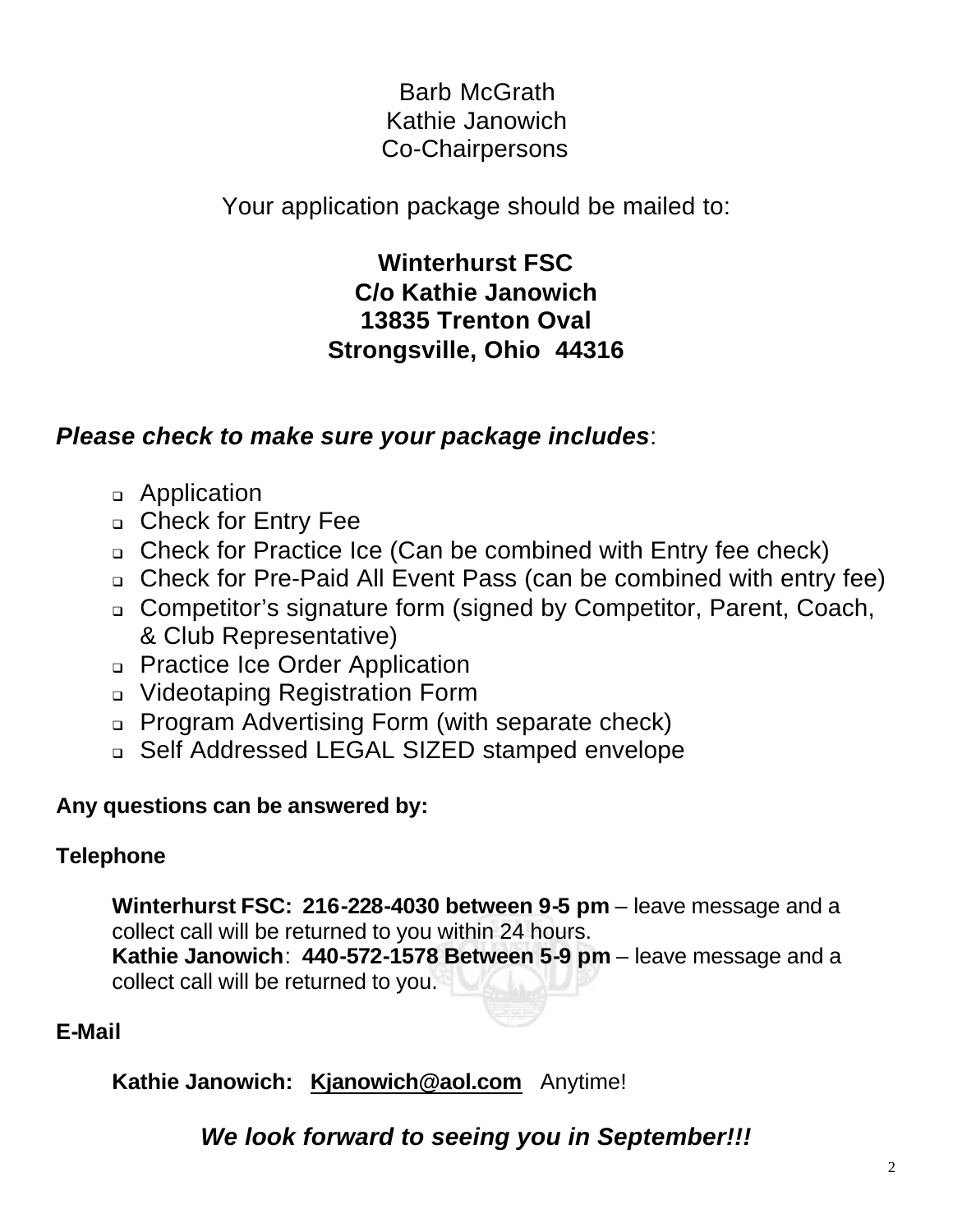# **S K A T E C L E V E L A N D – 2002**

### *Sanctioned by the USFSA \*\* SPONSORED BY THE WINTERHURST FSC*

#### **DATES**: September 5, 6, 7, & 8, 2002.

**ELIGIBILITY**: This competition is open for all USFSA registered skaters, and will be conducted in accordance with the rules of the USFSA as set forth in the 2002-03 Rulebook for the 2002 competition season.

Skaters from all regions of the United States are eligible to enter. Skaters must be registered with the USFSA for the 2002-03 year, either through membership in a member club or as individual members.

For the purpose of registration, the deadline for passing a test to qualify for a category shall be July 27, 2002. SKATERS MAY NOT COMPETE BELOW THEIR TEST LEVEL, BUT MAY COMPETE ONE LEVEL HIGHER THAN THEIR CURRENT TEST LEVEL - BUT NOT BOTH

**ENTRIES AND FEES**: Entries must bear the postmark of an official U.S. Post Office no later than July 27, 2002. **LATE ENTRIES, IF ACCEPTED, WILL BE ASSESSED A \$20.00 LATE REGISTRATION FEE**. No refunds after closing date unless event is canceled for lack of participation. Two entries constitute a competition in any event. **NO REFUNDS WILL BE GIVEN FOR ANY OTHER REASON, INCLUDING MEDICAL, except in the case of death in the immediate family**. Any change to skating level or event after the registration deadline is subject to a \$20.00 change fee. All entry fees are payable in U.S. dollars only. If incomplete entries are received, you will receive a collect phone call to obtain the needed information. **YOU MUST INCLUDE A SELF-ADDRESSED, STAMPED LEGAL SIZED ENVELOPE IN ORDER TO RECEIVE A COMPETITION AND PRACTICE ICE SCHEDULE**. Beginner through Juvenile will be divided into smaller groups by birthdate. Intermediate and higher will be random draw and larger groups as in qualifying competitions.

**EVENTS** – Beginner through Pre-Juvenile Compulsory, Juvenile Short Program. Beginner through Juvenile Free skating plus Pair events are final rounds. Intermediate, Novice, Junior and Senior Free skating events will be combined events.. If numbers warrant, long program will be skated for final rounds.

| <b>FEES: Single Events:</b> | Intermediate/Novice/Junior/Senior combined free skating events:<br>\$95.00 for the first event (This includes short and long combined programs).<br>\$25.00 for each additional event. |  |  |
|-----------------------------|----------------------------------------------------------------------------------------------------------------------------------------------------------------------------------------|--|--|
|                             | Beginner A, Beginner B, Pre-Preliminary /Preliminary/Pre-Juvenile/Juvenile<br>\$55.00 for the first event.<br>\$25,00 for each additional event.                                       |  |  |
| <b>Couples Events:</b>      | \$65.00 for the first couples event, (per person).<br>\$25.00 for each additional couples event, (per person). PLEASE SEND<br><b>TOGETHER</b>                                          |  |  |
|                             |                                                                                                                                                                                        |  |  |

Entry fees must be paid by check or money order and made payable to WINTERHURST FIGURE SKATING CLUB, and MUST ACCOMPANY APPLICATION. Applications should be mailed to:

> Winterhurst FSC c/o Kathie Janowich 13835 Trenton Oval Srongsville, Ohio 44136

*THERE WILL BE A \$20.00 SERVICE CHARGE ASSESSED FOR EACH RETURNED CHECK***.**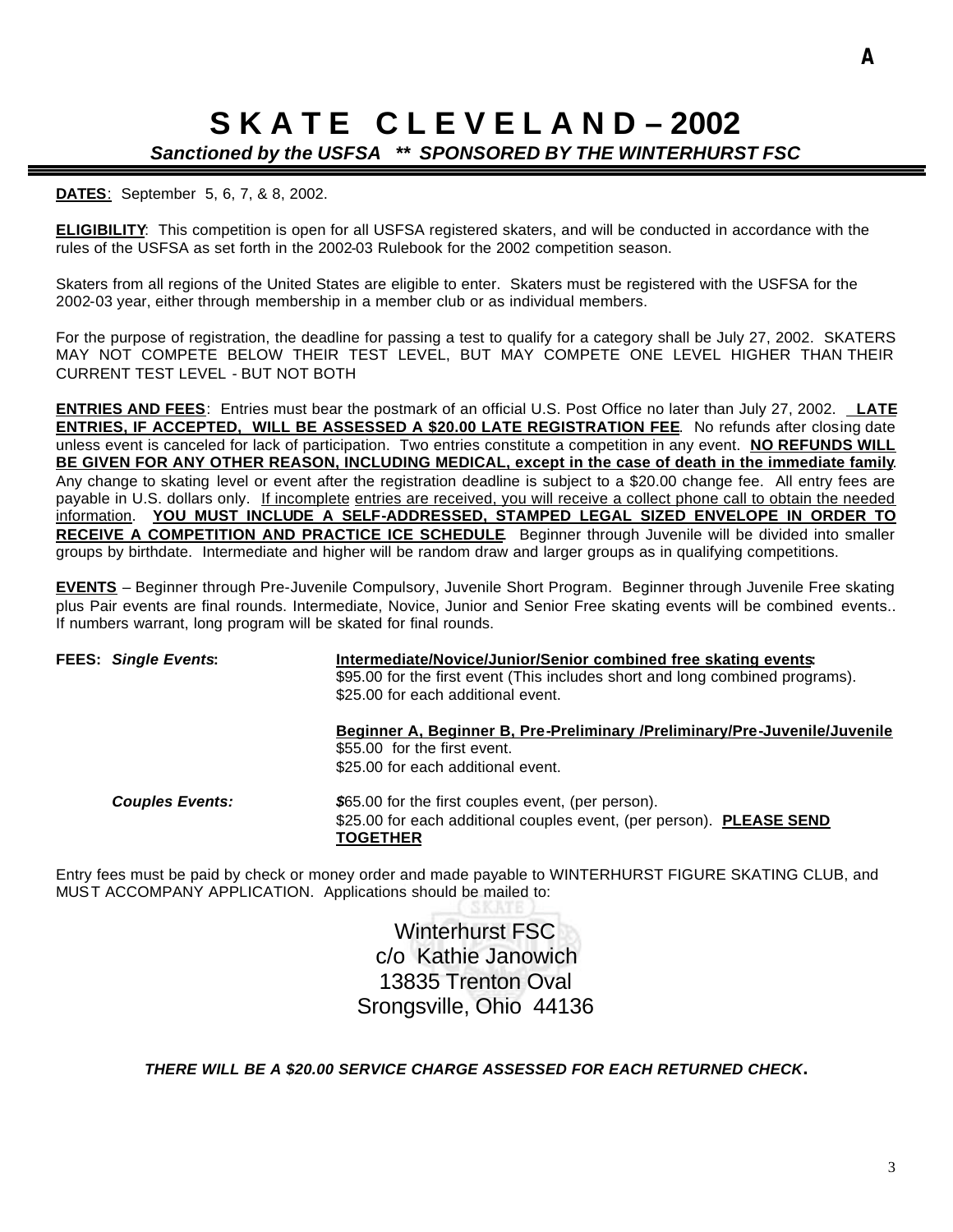**ADMISSION**: \$5.00 per day for adults and children over 12 years of age/ \$3.00 Seniors \$10.00 per person all event pass can be purchased in lieu of paying daily admission  *\$8.00 PRE-PAID all event pass – if ordered and purchased at the time of application* One Chaperone & One Coach pass will be provided for each skater.

**ARENA**: Winterhurst Ice Rink has two, side by side ice surfaces, each 85 feet by 200 feet, with slightly rounded corners. The arena is completely enclosed. Locker rooms and a concession area are available.

#### EVENTS

| 1. COMPULSORY    | Beginner through Pre Juvenile        |
|------------------|--------------------------------------|
| 2. SHORT PROGRAM | Juvenile through Senior              |
| 3. FREE SKATING  | Preliminary through Senior and Adult |
| 4. PAIRS         | Preliminary through Senior           |
| 5. DANCE         | Pre-Juvenile through Senior          |
| 6. FREE DANCE    | Junior and Senior (Separate Events)  |

Winterhurst retains the right to cancel any event for lack of skater entries.

**AWARDS**: Medals will be given to First, Second, and Third Place winners in every event. A fourth place ribbon will also be awarded. Medals and ribbons will be awarded for initial and final rounds.

**PRACTICE ICE:** Practice ice will be available before and during the competition on a first-come, first-serve basis, at a rate of \$10.00 for each free skating session. Pair and dance ice will be \$10.00 per person. PRACTICE ICE SESSIONS ARE NON-REFUNDABLE. A tentative schedule of events, including practice ice, will be available after the entry deadline. You must include a self-addressed, stamped **legal sized** envelope for a copy of this schedule.

If you have questions on practice ice, you may call or E-Mail Kathie Janowich 440-572-1578 or Kjanowich@aol.com. Please leave a detailed message and a **collect** call will be returned to you.

**REGISTRATION**: An official registration desk will be maintained at the ice arena beginning with the first practice ice session on Thursday, Sept 5th. All competitors, chaperones and coaches must register. Music must be turned in at the time of registration. The registration committee will be available to answer questions and give directions. Messages may be left at registration desk.

**MUSIC**: All cassettes must be re-wound and marked with the skaters name, event, and length of program. The preferred length of cassettes is C-10. **Tapes longer than C-30 WILL NOT BE ACCEPTED**. *Music should be recorded on one side only*. **Broken, damaged, or improperly marked cassettes will be rejected. CD's will also be accepted.**

#### **ALL MUSIC MUST BE SUBMITTED TO THE REGISTRATION DESK - NO LATER THAN ONE HOUR BEFORE THE START OF THE SKATER'S EVENT.**

FIRST AID: First aid facilities and personnel will be available at the rink.

**LOCATION**: Winterhurst Ice Rink is located at the corner of Warren Road and Lakewood Hts. Boulevard. Parking entrance is past the rink. It is easily accessible from I-90 and F71.

I-90 - WEST - Exit at the Warren Road exit, Lakewood Hts.. Blvd. and continue West to the rink.

I-90 - EAST - Exit at the Warren Road exit. Continue on Marginal Rd. to Warren Rd. Left on Warren Rd., across freeway to Lakewood Hts. Blvd. Turn left on Lakewood Hts. Blvd. to the rink.

I-71 - EAST or WEST - Exit at the 150th St. Exit. Go North on W. 150th/Warren Road, approximately four miles to Lakewood Hts. Blvd. Turn left onto Lakewood Hts.. Blvd. to rink.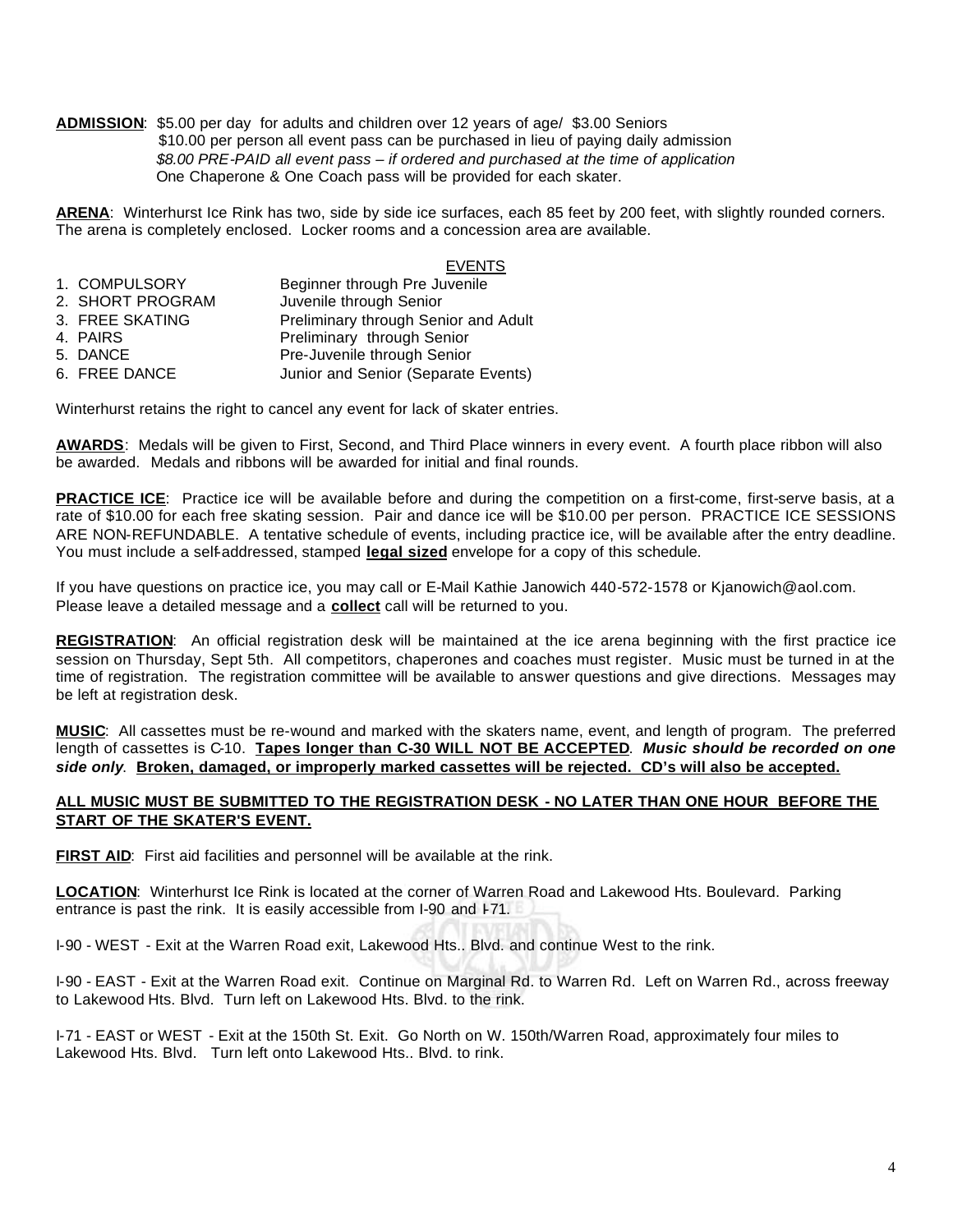# **Accommodations**

The host hotel is: **RADISSON INN – CLEVELAND AIRPORT**

 25070 Country Club Blvd. North Olmsted, OH 44070 Room Rate - \$89.00

*When making reservations, please tell the hotel that you are with Skate Cleveland*.

The Radisson Cleveland is a first class hotel located 5 miles from Hopkins International Airport and 15 miles from downtown Cleveland. This Radisson President Award winning hotel is located in the center of the Westside Business District, making it ideal for the business traveler.

The hotel offers modern, up-scale rooms which are equally well suited to both the business traveler and the leisure guest. The hotel is minutes to fine dining, shopping and entertainment.

#### **Hotel Driving Directions**:

**From I-71**, take I-71 to I-480 West, follow I-480 West to exit 6B. Turn right of exit, hotel is on the right. **From Turnpike Eastbound**, take turnpike East to I-480 East to Exit 6. Turn left off the exit. Hotel is on the right. **From Turnpike**  Westbound, take turnpike West to I-71 North, follow to I-480 West to exit 6 B. Turn right of exit, hotel is on the right. Hotel is located only 15 miles southwest of downtown Cleveland.

Other motels/hotels in the area include:

#### **MARRIOTT INN HOLIDAY INN**

4277 W. 150th St. 4181 W. 150th St. Cleveland, OH 44135 Cleveland, OH 44135 216-252-5333 216-252-7700

I-90 & Crocker/Bassett I-90 & Crocker/Bassett Rd. Westlake, OH 44145 Westlake, OH 44145 440-892-7920 440-871-6000

30100 Clemens Rd. 25200 Sperry Rd. Westlake, OH 44145 Westlake, OH 44145 440-892-2254 440-871-3993

Westlake, OH 44145 440-892-0333 440-871-3756

#### **RED ROOF INN** HOLIDAY INN - WESTLAKE

#### **RESIDENCE INN CROSS COUNTRY INN**

# **HAMPTON INN-WESTLAKE**<br>
29690 Detroit Rd. 25050 Sperry Rd.

25050 Sperry Rd.<br>Westlake, OH 44145

.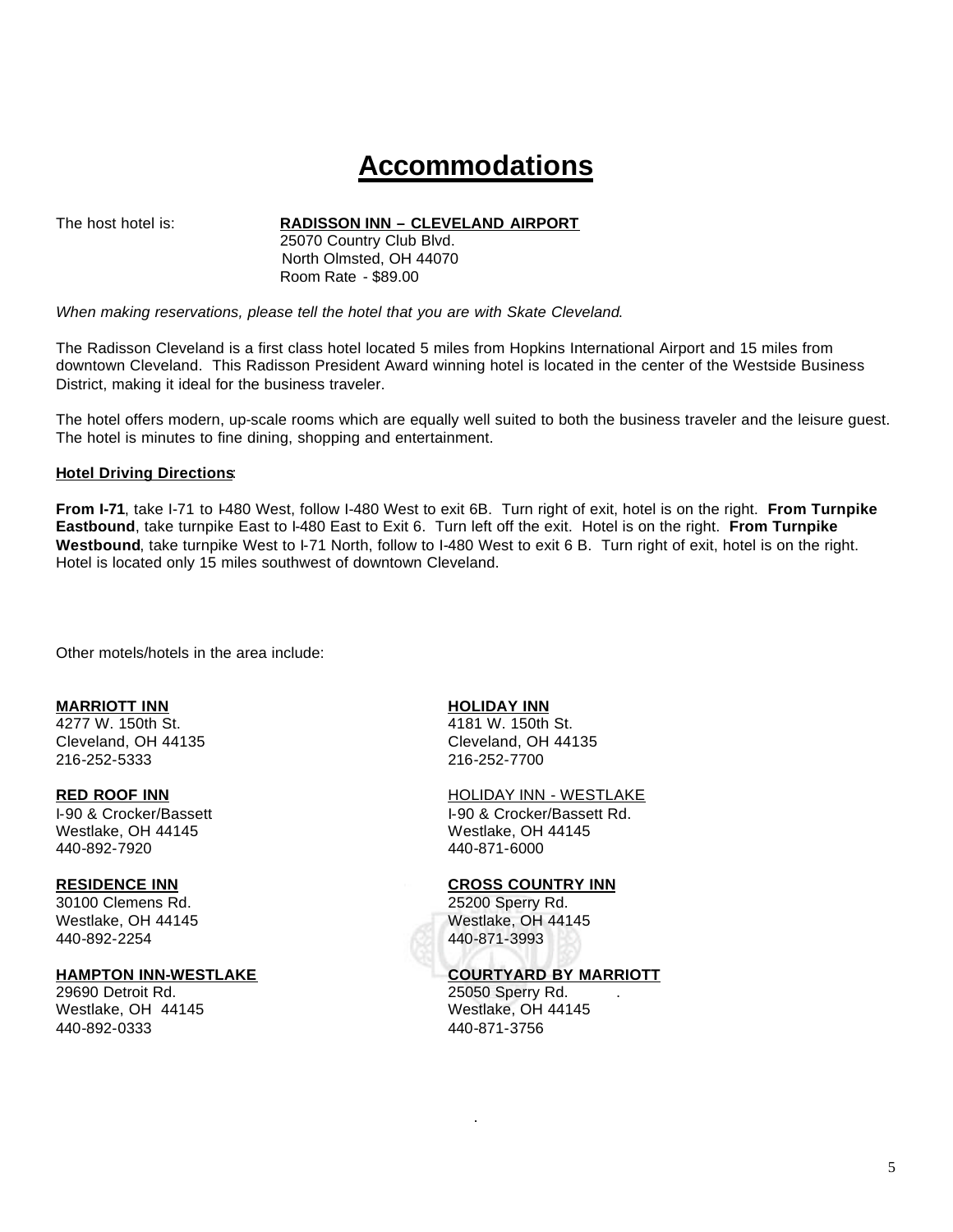### **COMPETITION EVENTS AND ELIGIBILITY**

For the purpose of registration, the deadline for passing a test to qualify for a category shall be July 27,2002 SKATERS MAY NOT COMPETE BELOW THEIR TEST LEVEL, AND MAY COMPETE ONE LEVEL HIGHER THAN THEIR CURRENT TEST LEVEL - BUT NOT BOTH Beginner through Juvenile events with a large number of entries will be divided into smaller groups by birth date. Intermediate, Novice, Junior and Senior events will be arranged by random draw.

| <b>Free Skating (Single Events)</b>                                                |      |                                |                                                                                                                          |  |  |
|------------------------------------------------------------------------------------|------|--------------------------------|--------------------------------------------------------------------------------------------------------------------------|--|--|
| <b>Must have passed</b><br><b>Time</b><br><b>Required Elements</b><br><b>Event</b> |      |                                |                                                                                                                          |  |  |
| Beginner A                                                                         | 1:00 | No Test Requirement            | Half revolution jumps<br>plus salchows, loops &<br>toe-loops only. May not<br>include any flying spins<br>or back spins. |  |  |
| No Test Requirement<br>Beginner B<br>1:30                                          |      | As per SSR 4.12                |                                                                                                                          |  |  |
| Pre-Preliminary Free Skating Test<br>Pre-Preliminary<br>1:30                       |      | As per SSR 4.11                |                                                                                                                          |  |  |
| <b>Preliminary Free Skating Test</b><br>Preliminary<br>1:30                        |      | As per SSR 4.10                |                                                                                                                          |  |  |
| Pre-Juvenile                                                                       | 2:00 | Pre-Juvenile Free Skating Test | As per SSR 4.09                                                                                                          |  |  |
| Juvenile Free Skating Test<br>As Per SSR 4.08<br>Juvenile<br>2:00                  |      |                                |                                                                                                                          |  |  |

| <b>Free Skating (Combined Events))</b>                               |                                                       |                                |                 |  |  |
|----------------------------------------------------------------------|-------------------------------------------------------|--------------------------------|-----------------|--|--|
| <b>Required Elements</b><br><b>Must have passed</b><br>Event<br>Time |                                                       |                                |                 |  |  |
| Intermediate                                                         | SP: 2:00 or less<br>FS: 2.30                          | Intermediate Free Skating Test | As per SSR 4.07 |  |  |
| Novice                                                               | SP: 2:15 or less<br>FS: 3:00<br>Men FS: 3:30          | Novice Free Skating Test       | As per SSR 4.06 |  |  |
| Junior                                                               | SP: 2:40 or less<br>Ladies $FS: 3.30$<br>Men FS: 4:00 | Junior Free Skating Test       | As per SSR 4.05 |  |  |
| Senior                                                               | SP: 2:40 or less<br>Ladies $FS: 4:00$<br>Men FS: 4:30 | Senior Free Skating Test       | As per SSR 4.04 |  |  |

| <b>Free Skating (Adult)</b>                                                        |                                 |                                   |                |  |  |
|------------------------------------------------------------------------------------|---------------------------------|-----------------------------------|----------------|--|--|
| <b>Required Elements</b><br><b>Time</b><br><b>Must have passed</b><br><b>Event</b> |                                 |                                   |                |  |  |
| Adult Pre-Bronze<br><b>Adult Pre-Bronze</b><br>Not to exceed 1:40                  |                                 |                                   |                |  |  |
| <b>Adult Bronze</b>                                                                | Not to exceed 1:40              | Adult Bronze                      | CR 109 Table A |  |  |
| <b>Adult Silver</b>                                                                | Not to exceed 2:10              | <b>Adult Silver</b>               | CR 109 Table A |  |  |
| <b>Adult Gold</b>                                                                  | Not to Exceed 2:40              | <b>Adult Gold</b>                 | CR 109 Table A |  |  |
|                                                                                    |                                 | <b>Free Skating (Mixed Pairs)</b> |                |  |  |
| Time<br><b>Must have passed</b><br><b>Required Elements</b><br><b>Event</b>        |                                 |                                   |                |  |  |
| Preliminary, but not juvenile PairTest<br>Preliminary<br>1:30                      |                                 |                                   |                |  |  |
| Juvenile, But not Intermediate Pair Test<br>Juvenile<br>2:00                       |                                 |                                   |                |  |  |
| Intermediate, but not Novice Pair Test<br>Intermediate<br>3:00                     |                                 |                                   |                |  |  |
| Novice<br>Novice, but not Junior Pair Test<br>3:30                                 |                                 |                                   |                |  |  |
| Junior                                                                             | 4:00                            | Junior but not Senior Pair Test   |                |  |  |
| Senior                                                                             | <b>Senior Pair Test</b><br>4:30 |                                   |                |  |  |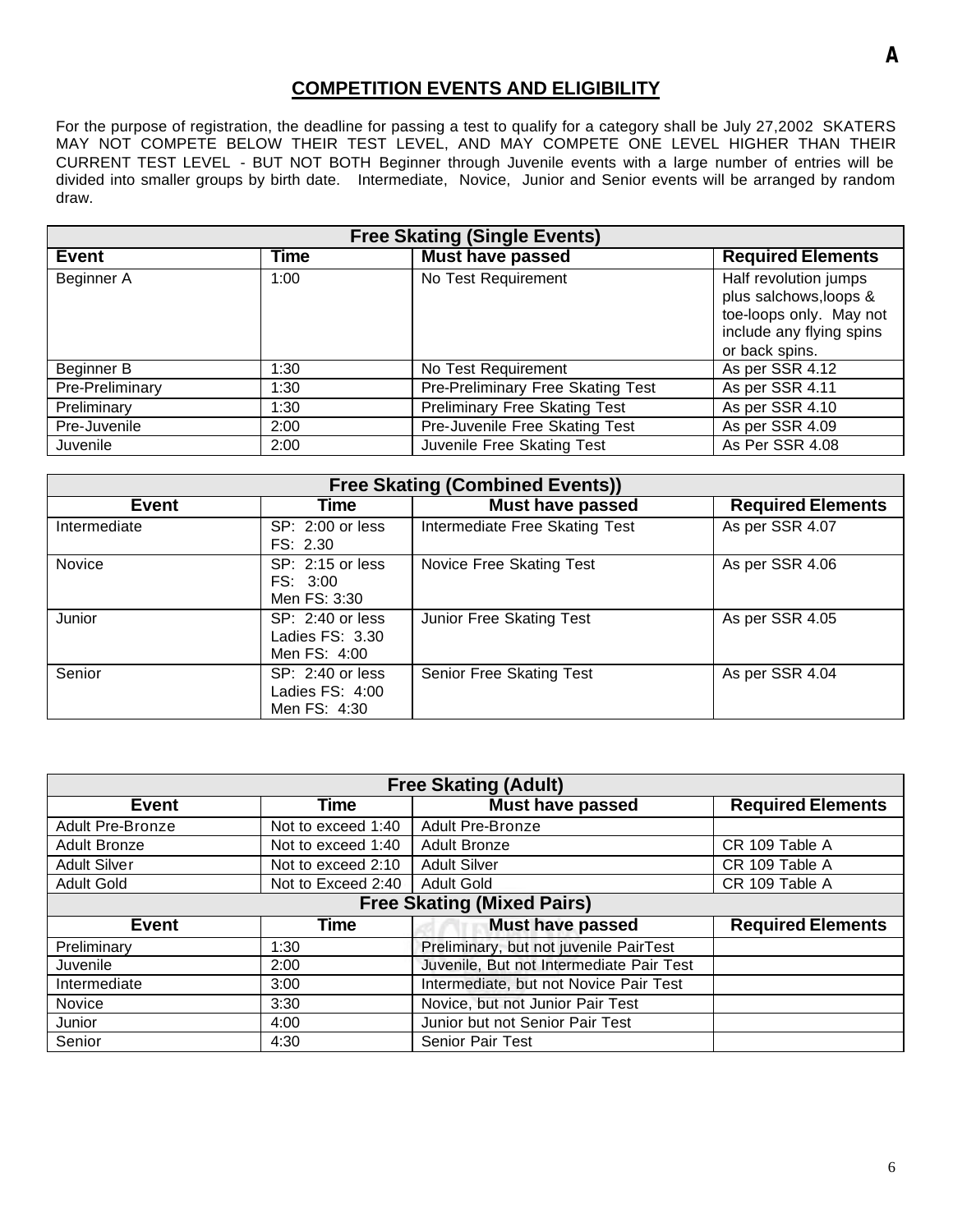| <b>Compulsory/Short Program Categories</b>        |                |                                                                                                                                                                                                                                                                                                                                                                                                                                                                                                                                                                                                                            |  |  |  |
|---------------------------------------------------|----------------|----------------------------------------------------------------------------------------------------------------------------------------------------------------------------------------------------------------------------------------------------------------------------------------------------------------------------------------------------------------------------------------------------------------------------------------------------------------------------------------------------------------------------------------------------------------------------------------------------------------------------|--|--|--|
| Category                                          | <b>Minutes</b> | <b>Required Elements</b>                                                                                                                                                                                                                                                                                                                                                                                                                                                                                                                                                                                                   |  |  |  |
| Beginner<br>Pre-Preliminary                       | 1:00<br>1:00   | Skated without music on 1/2rink surface:<br>Bunny Hop - Two in a row.<br>1.<br>Upright Scratch Spin (minimum 3 revolutions)<br>2.<br>3.<br>Waltz Jump<br>Spiral<br>4.<br>5. Lunge<br>Skated without music on 1/ace rink surface<br>1. 1/ <sub>2</sub> Flip or 1/ <sub>2</sub> Lutz Jump                                                                                                                                                                                                                                                                                                                                    |  |  |  |
|                                                   |                | 2. Salchow Jump<br>3. Waltz Jump-Toe Loop Combination with no steps<br>or turns between<br>Upright Scratch Spin (minimum 3 revolutions)<br>4.<br>Spiral - forward outside edge.<br>5.                                                                                                                                                                                                                                                                                                                                                                                                                                      |  |  |  |
| Preliminary                                       | 1:00           | Skated without music on 1/ace rink surface<br>Flip Jump<br>1.<br>Back Scratch Spin (minimum 3 revolutions)<br>2.<br>Salchow-Loop Jump combination with no steps or<br>3.<br>turns between.<br>4. Spiral - forward inside edge.<br>5. Split Jump                                                                                                                                                                                                                                                                                                                                                                            |  |  |  |
| Pre-Juvenile                                      | 1:15           | Skated without music on 1/ace rink surface<br>Camel Spin (minimum 3 revolutions in camel<br>position)<br>2. Lutz Jump<br>Straight line or Diagonal Footwork<br>3.<br>Flip-Loop Combination Jump with no steps or turns<br>4.<br>between<br>Sit-Change-Sit Spin (minimum 3 revolutions on<br>5.<br>each foot in sit position)                                                                                                                                                                                                                                                                                               |  |  |  |
| Juvenile Short Program (event is not<br>combined) | 1:40 or less   | Skated on full ice surface to music of skater's choice<br>Jump combination consisting of 2 double jumps or<br>1.<br>a double jump followed by a single revolution jump<br>with no steps or turns in between, (no Axel)<br>Axel Jump<br>2.<br>Double Jump of skaters' choice (may not repeat<br>3.<br>jumps done in combination)<br>4. Solo spin (no flying spins, no change of foot or<br>position). Minimum of 4 revolutions.<br>Combination spin with only one change of foot and<br>5.<br>one change of position. Minimum 4 revolutions on<br>each foot.<br>Step sequence (straight line, circular or serpentine)<br>6. |  |  |  |
| Intermediate Short Program                        | 2:00 or less   | As defined in SSR 3.08/3.09                                                                                                                                                                                                                                                                                                                                                                                                                                                                                                                                                                                                |  |  |  |
| Novice Short Program                              | 2:15 or less   | As defined in SSR 3.06/3.07                                                                                                                                                                                                                                                                                                                                                                                                                                                                                                                                                                                                |  |  |  |
| Junior Short Program                              | 2:40 or less   | As defined in SSR 3.04/3.05                                                                                                                                                                                                                                                                                                                                                                                                                                                                                                                                                                                                |  |  |  |
| Senior Short Program                              | 2:40 or less   | As defined in SSR 3.02/3.03                                                                                                                                                                                                                                                                                                                                                                                                                                                                                                                                                                                                |  |  |  |
|                                                   |                |                                                                                                                                                                                                                                                                                                                                                                                                                                                                                                                                                                                                                            |  |  |  |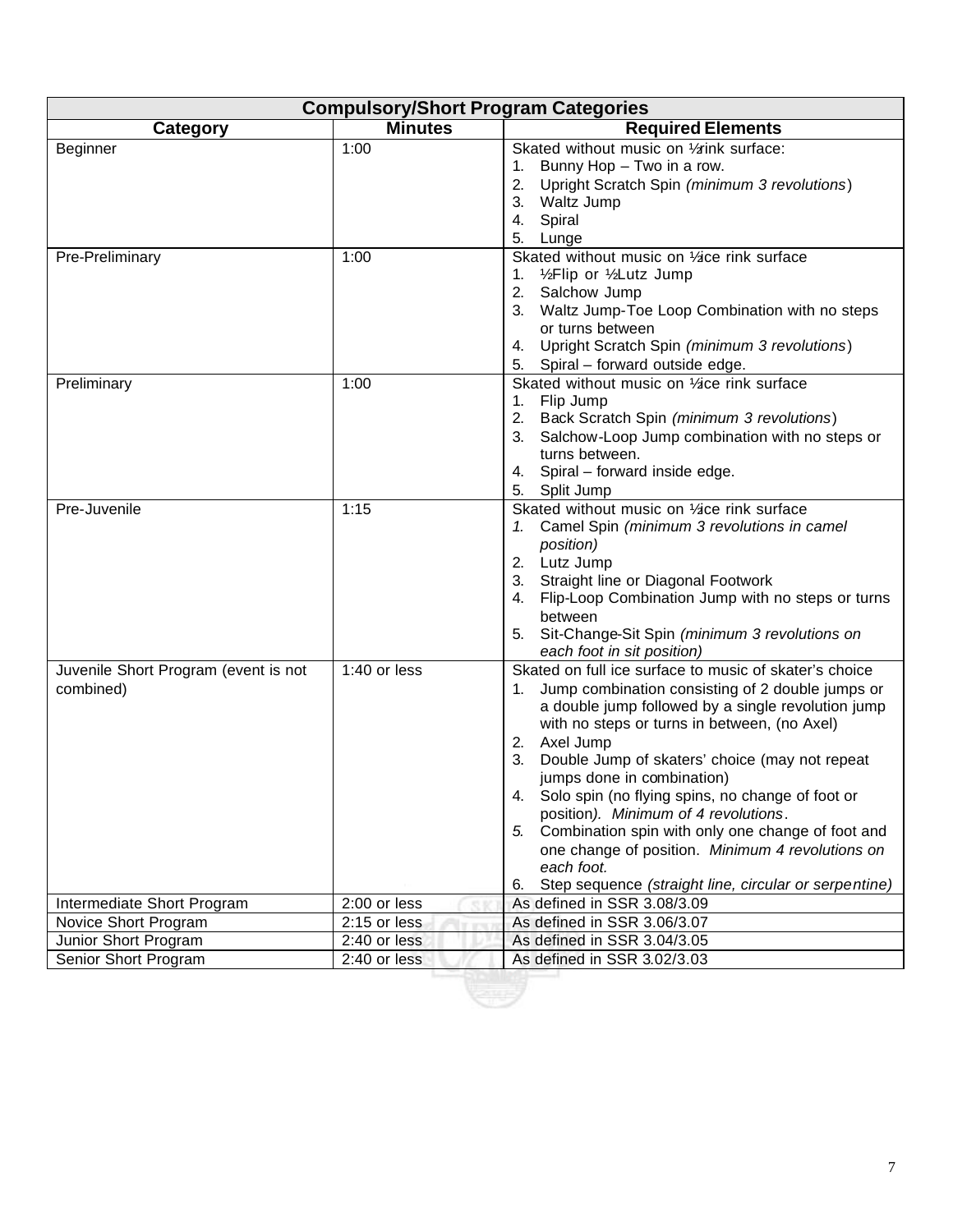| Adult Pre-Bronze/Bronze                       | $1:15$ or less                                       | Skated without music on 1/ace rink surface<br>Straight line or diagonal footwork<br>1.<br>Salchow Jump<br>2.<br>Waltz Jump - Toe Loop Combination<br>3.<br>Upright Scratch Spin (minimum 3 revolutions)<br>4.<br>Spiral<br>5.                                                     |
|-----------------------------------------------|------------------------------------------------------|-----------------------------------------------------------------------------------------------------------------------------------------------------------------------------------------------------------------------------------------------------------------------------------|
| <b>Adult Silver/Gold</b>                      | 1:15 or less                                         | Skated without music on '/ace rink surface<br>Camel Spin (minimum 3 revolutions in camel<br>1.<br>position)<br>Flip Jump or Lutz jump<br>2.<br>3. Waltz Jump-Loop Jump Combination<br>Back Scratch Spin (minimum 3 revolutions)<br>4.<br>Straight line or diagonal footwork<br>5. |
| Novice Pairs SP                               | 2:15 or less                                         | Per SSR 5.04                                                                                                                                                                                                                                                                      |
| Junior Pairs SP                               | 2:40 or less                                         | Per SSR 5.03                                                                                                                                                                                                                                                                      |
| Senior Pairs SP                               | 2:40 or less                                         | Per SSR 5.02                                                                                                                                                                                                                                                                      |
| <b>Couple Dance Events</b>                    |                                                      |                                                                                                                                                                                                                                                                                   |
| <b>Event</b>                                  |                                                      | <b>Required Times/Elements</b>                                                                                                                                                                                                                                                    |
| Pre-Juvenile                                  | Initial & Final Rounds as per SSR 8.06               |                                                                                                                                                                                                                                                                                   |
| Juvenile                                      | Initial Round - as per SR 8.05                       |                                                                                                                                                                                                                                                                                   |
|                                               | Final Round - Free Dance (1:30 min) as per SSR 8:05  |                                                                                                                                                                                                                                                                                   |
| Intermediate                                  | Initial Round - as per SSR 8.04                      |                                                                                                                                                                                                                                                                                   |
|                                               | Final Round - Free Dance (1.30 min.) as per SSR 8.04 |                                                                                                                                                                                                                                                                                   |
| Novice                                        | Initial Round - as per SSR 8.03                      |                                                                                                                                                                                                                                                                                   |
|                                               | Final Round - Free Dance $-$ (2:00 min)              |                                                                                                                                                                                                                                                                                   |
| Junior                                        | Initial Round - as per SSR 8.02                      |                                                                                                                                                                                                                                                                                   |
|                                               | Final Round - OD - as per SSR 8.02                   |                                                                                                                                                                                                                                                                                   |
| Senior                                        | Initial Round - as per SR 8.01                       |                                                                                                                                                                                                                                                                                   |
|                                               | Final Round - OD - as per SSR 8.01                   |                                                                                                                                                                                                                                                                                   |
|                                               |                                                      | Junior and Senior Free Dance - Separate Events                                                                                                                                                                                                                                    |
| Junior Free Dance<br><b>Senior Free Dance</b> | 3 minutes<br>4:00 minutes                            |                                                                                                                                                                                                                                                                                   |

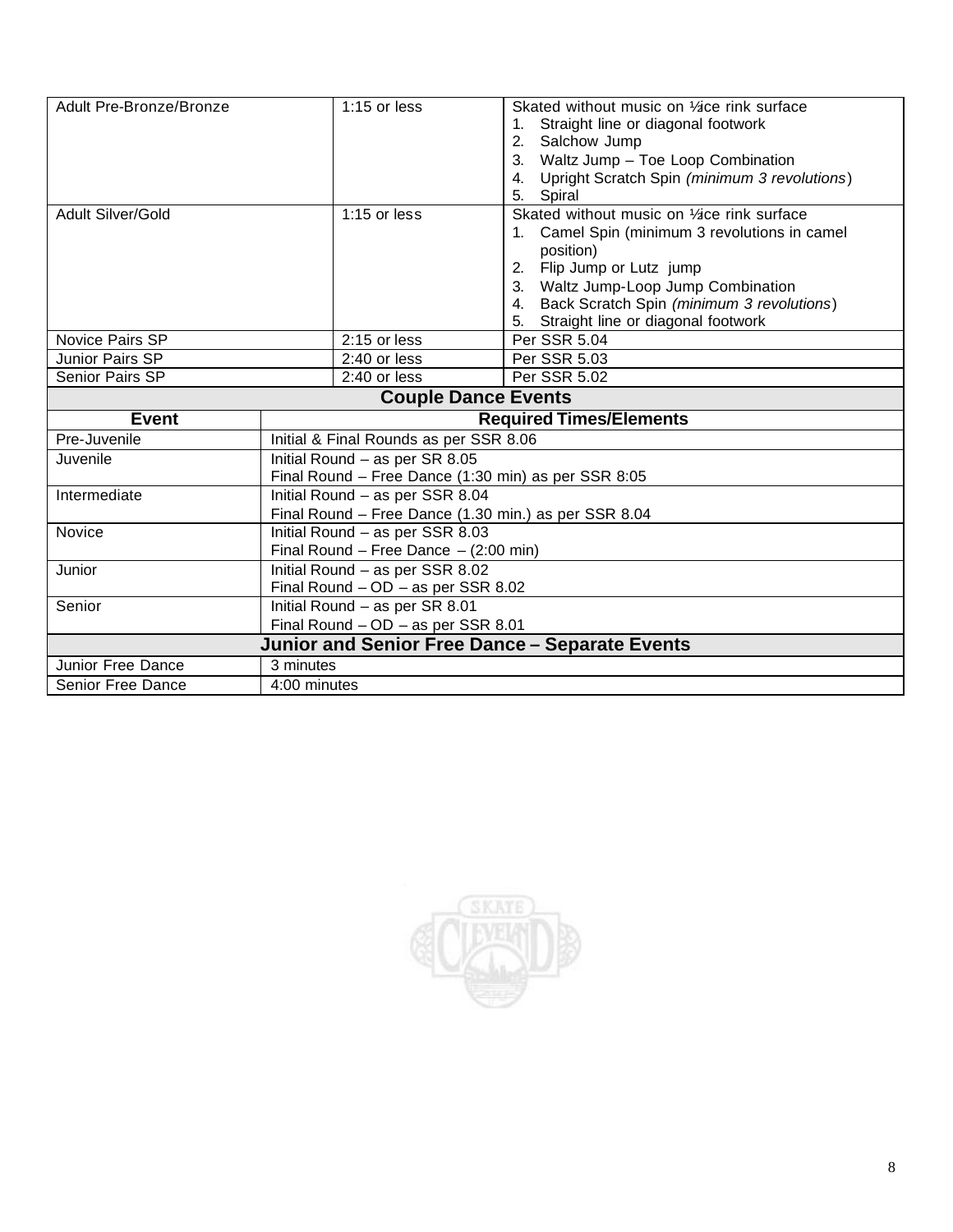# **SKATE CLEVELAND 2002**

#### **(please print clearly)**

| <b>NAME</b>                                                                                                   |              | USFSA $\#$                                           |  |
|---------------------------------------------------------------------------------------------------------------|--------------|------------------------------------------------------|--|
| USFSA Basic Skills #<br>ADDRESS                                                                               |              | (Allowed for Beginner A or B, FS & Compulsory, only) |  |
| CITY 2008 2012 2013 2014 2015 2016 2017 2018 2019 2017 2018 2019 2019 2019 2017 2018 2019 2019 2019 2017 2018 |              | STATE ZIP                                            |  |
|                                                                                                               |              | E-MAIL: _____________________                        |  |
| PHONE: (___)_________________________                                                                         |              |                                                      |  |
| <b>COACHES NAME</b>                                                                                           |              | PHONE( )                                             |  |
| HIGHEST TEST PASSED:FREE                                                                                      |              | <b>DATE</b>                                          |  |
|                                                                                                               | <b>DANCE</b> | <b>DATE</b>                                          |  |
|                                                                                                               | <b>PAIR</b>  | <b>DATE</b>                                          |  |

# **PLEASE CHECK EVENTS ENTERED**

|                   | Free<br><b>Skate</b> | Comp/<br><b>Short</b> |
|-------------------|----------------------|-----------------------|
| Beginner A        |                      |                       |
| <b>Beginner B</b> |                      |                       |
| Pre-Preliminary   |                      |                       |
| Preliminary       |                      |                       |
| Pre-Juvenile      |                      |                       |
| Juvenile          |                      |                       |
| Intermediate      |                      |                       |
| Novice            |                      |                       |
| Junior            |                      |                       |
| Senior            |                      |                       |
|                   |                      |                       |

|                         | Free<br><b>Skate</b> | Comp/<br><b>Short</b> |
|-------------------------|----------------------|-----------------------|
| <b>Adult Pre-Bronze</b> |                      |                       |
| <b>Bronze</b>           |                      |                       |
| <b>Adult Silver</b>     |                      |                       |
| <b>Adult Gold</b>       |                      |                       |

| First event:           | (Beg-Juvenile)       |
|------------------------|----------------------|
| $2^{nd}$ Event:        | (Beg-Juvenile)       |
| <b>Combined Event:</b> | \$<br>(Inter-Senior) |
| Practice Ice:          |                      |
| All event pass         |                      |
| X \$8.00               |                      |
| <b>TOTAL:</b>          |                      |

| <b>Pairs</b>         |              |           |  |  |  |
|----------------------|--------------|-----------|--|--|--|
| <b>Partner Name:</b> |              |           |  |  |  |
| Level                | <b>Short</b> | <b>FS</b> |  |  |  |
| Preliminary          |              |           |  |  |  |
| Juvenile             |              |           |  |  |  |
| Intermediate         |              |           |  |  |  |
| Novice               |              |           |  |  |  |
| Junior               |              |           |  |  |  |
| Senior               |              |           |  |  |  |
| Novice               |              |           |  |  |  |
| Junior               |              |           |  |  |  |
| Senior               |              |           |  |  |  |
|                      |              |           |  |  |  |

| <b>Dance</b>         |             |  |  |
|----------------------|-------------|--|--|
| <b>Partner Name:</b> |             |  |  |
| Level                | <b>Free</b> |  |  |
| Pre-Juvenile         |             |  |  |
| Juvenile             |             |  |  |
| Intermediate         |             |  |  |
| <b>Novice</b>        |             |  |  |
| Junior               |             |  |  |
| Senior               |             |  |  |
| Free Dance Jr.       |             |  |  |
| Free Dance Sr.       |             |  |  |

**Make all checks payable to the Winterhurst FSC.**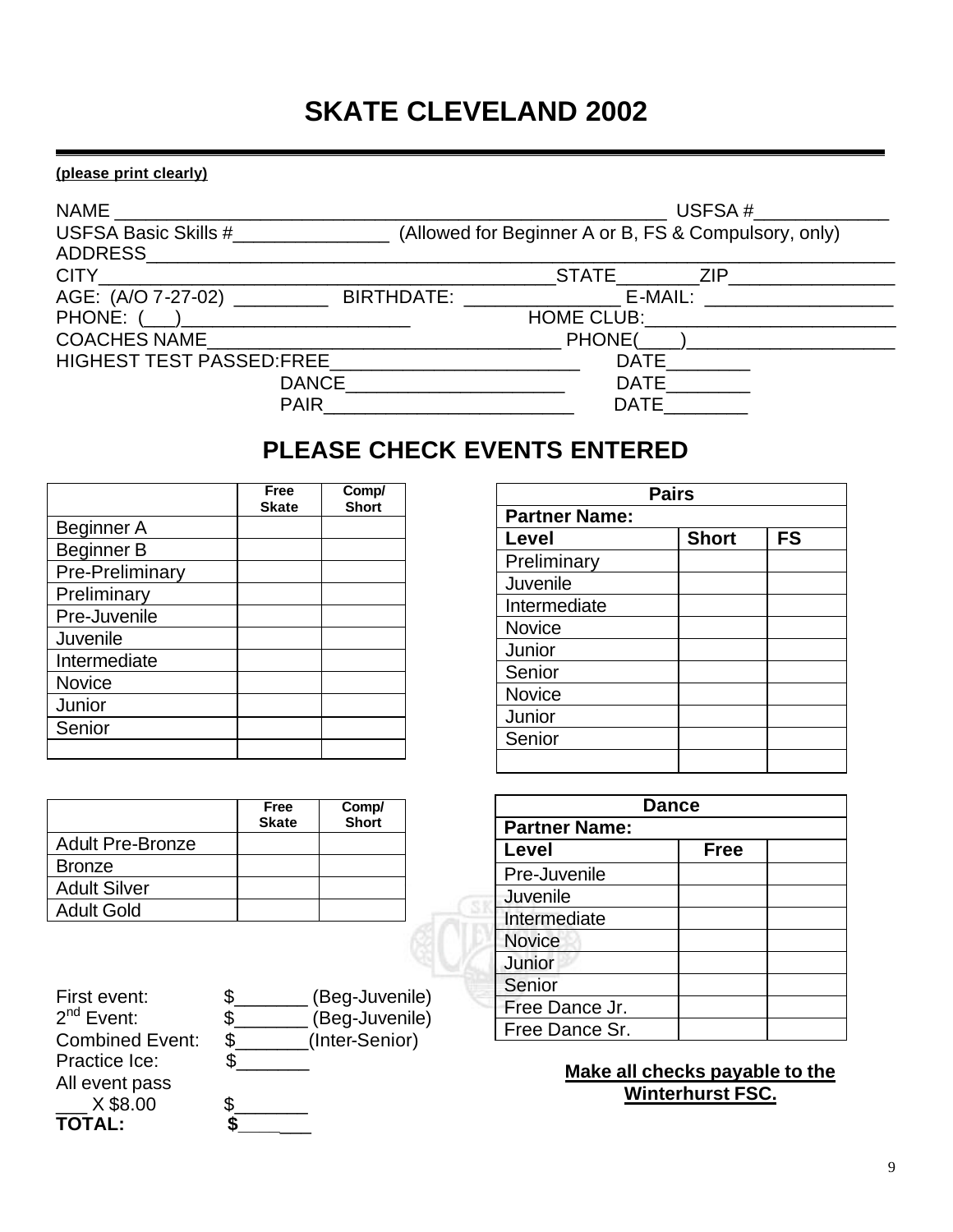#### *Certification by Athlete and Parent Guardian*

**Athlete**: I agree to conduct myself, both on and off the ice, In a manner that will reflect favorably upon this Competition and upon the sport of figure skating, and that is consistent with the high standards of the sport. I agree to respect the person and property of others, and in the event I cause injury, damage, or loss to another or to the property of another, I hereby indemnify the USFSA, the Winterhurst Figure Skating Club, their officers, members, committees, representatives, employees, volunteers and agents and agree to hold them harmless against any and all claims that another person may have of which may arise out of such injury, damage or loss, together with any reasonable costs and attorney's fees that may be incurred as a result of such claims, whereto valid or not.

#### *Waiver and Release of Liability*

**Athlete/Parent/Guardian**: I understand that the USFSA and the Winterhurst Figure Skating Club undertake no responsibility for damages or injuries or loss of property suffered by the competitors. As a condition and in consideration of the acceptance of their entries or participation therein, their persona and property resulting from, caused by or connected with, the conduct and management of the competition and to waive and release any and all claims which they may have against any officials, the USFSA, Winterhurst Figure Skating Club and its officers, another entries shall be accepted only on such condition. (CR 10.12)

| Signature of Competitor:        | ⊃ate: |
|---------------------------------|-------|
| Parent/Guardian:                | Date  |
| (If Contestant is under age 18) |       |

| <b>Coach's Certification</b>                                                                                                  |                                    |  |  |  |
|-------------------------------------------------------------------------------------------------------------------------------|------------------------------------|--|--|--|
| I have read this entry form and certify that the competitor is eligible to enter the events selected:<br><b>Please Print:</b> |                                    |  |  |  |
|                                                                                                                               | Home Phone: ______________________ |  |  |  |
| Signature of Coach entries and the Signature of Coach                                                                         |                                    |  |  |  |

|                                                                                                                                                                                                                   | <b>Certification of Competitor by Club Officer</b> |  |  |  |
|-------------------------------------------------------------------------------------------------------------------------------------------------------------------------------------------------------------------|----------------------------------------------------|--|--|--|
|                                                                                                                                                                                                                   |                                                    |  |  |  |
| To the best of my knowledge, the statements on this application are true and correct. The contestant is a member of my<br>Club in good standing in accordance with the rules of the USFSA.<br><b>Please Print</b> |                                                    |  |  |  |
| Name of Officer/Test Chair: 2008. [2010] Name of Officer/Test Chair:                                                                                                                                              | Title: _____________________                       |  |  |  |
|                                                                                                                                                                                                                   | Date: <u>______________</u>                        |  |  |  |
|                                                                                                                                                                                                                   |                                                    |  |  |  |

Send entry form and all information forms together. Pairs, Couples, Dancers, please mail both entry forms together for designated events. *Please enclose a self-addressed stamped LEGAL SIZE ENVELOPE, for the return of your schedule.* Send entry forms to:

> **Skate Cleveland 2002 Attn: Kathie Janowich 13835 Trenton Oval Strongsville, Ohio 44136**

## **\*\*\*\*\*Deadline for Postmark is No later than\*\*\*\*\* Midnight, July 27, 2002**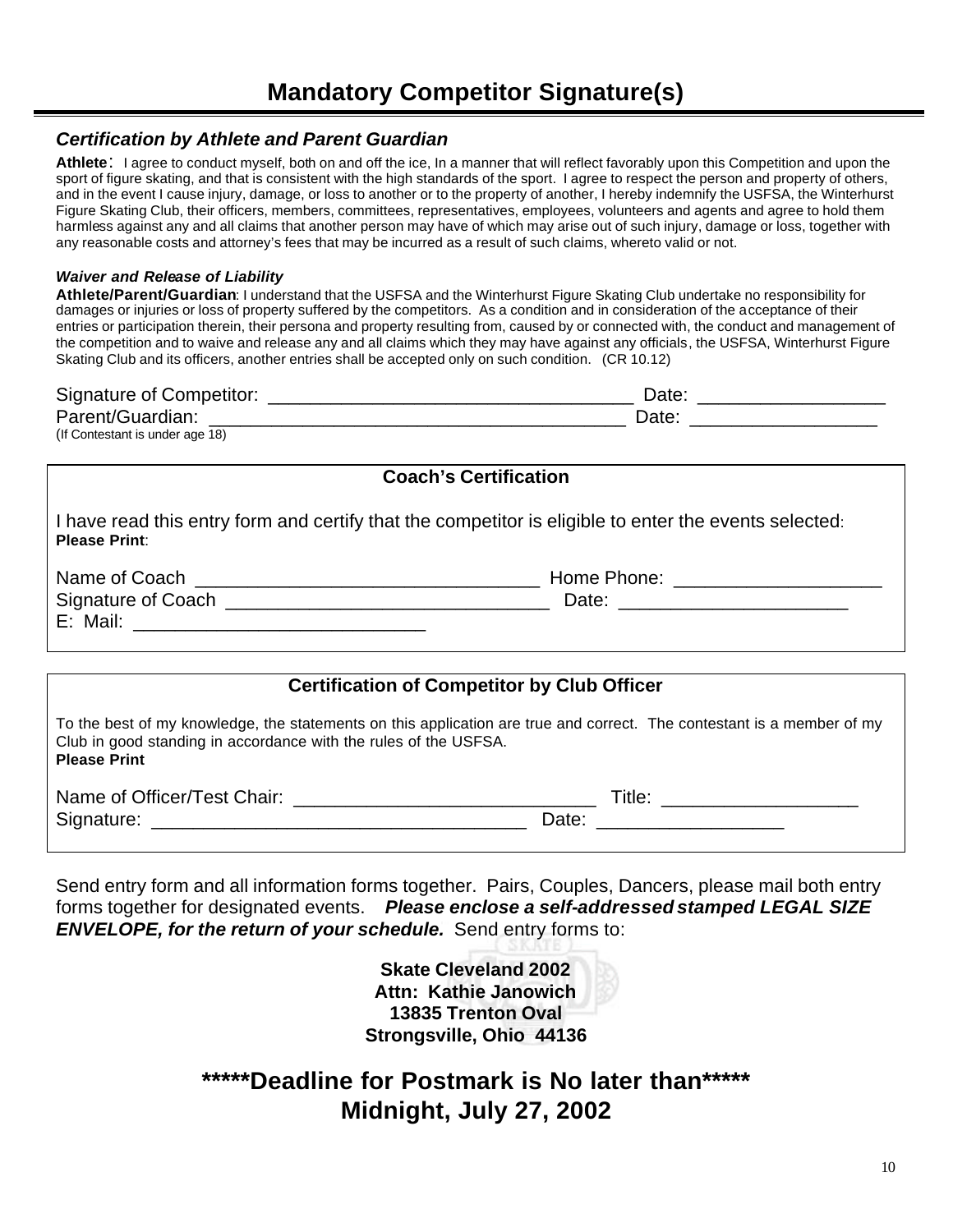## **S K A T E C L E V E L A N D 2002 PRACTICE ICE APPLICATION**

You are entitled to pre-purchase one practice session per event entered. To ensure your practice ice, we encourage you to pre-order with this form. We want to give everyone a fair chance, but prime ice time is in short supply and we cannot afford to leave ice vacant. Therefore, we reserve the right to sell any such entitled ice if not ordered at least 24 hours ahead of each session.

### **NO ICE WILL BE SOLD OVER THE PHONE**.

Practice ice may be pre-ordered with this form, otherwise you must purchase ice in person at the ice rink before the competition begins**. The cost of ice will be \$10.00 per 30 minute session**.

The practice ice schedule is not set until after the competition schedule is set and all pre-orders are received. Pre-ordered entitled ice is generally scheduled the afternoon or evening the day before your scheduled event. Practice ice sessions run in 30 minute sessions on a first-come, first-serve basis.

#### *Please sign up for only one practice session per event listed below. Shaded areas are not available. Please check the session(s) desired.*

Skater Name: \_\_\_\_\_\_\_\_\_\_\_\_\_\_\_\_\_\_\_\_\_\_\_\_\_\_\_\_\_\_\_\_\_\_\_\_ Club Name: \_\_\_\_\_\_\_\_\_\_\_\_\_\_\_\_\_

### **PRACTICE ICE REQUESTED**

|                        | <b>Compulsory</b> | <b>Short Program</b> | <b>Free Skating</b> | <b>Mixed Pairs</b> | <b>Couples Dance</b> |
|------------------------|-------------------|----------------------|---------------------|--------------------|----------------------|
| <b>Beginner</b>        |                   |                      |                     |                    |                      |
| <b>Pre-Preliminary</b> |                   |                      |                     |                    |                      |
| Preliminary            |                   |                      |                     |                    |                      |
| <b>Pre-Juvenile</b>    |                   |                      |                     |                    |                      |
| <b>Adult</b>           |                   |                      |                     |                    |                      |
| <b>Juvenile</b>        |                   |                      |                     |                    |                      |
| Intermediate           |                   |                      |                     |                    |                      |
| <b>Novice</b>          |                   |                      |                     |                    |                      |
| <b>Junior</b>          |                   |                      |                     |                    |                      |
| <b>Senior</b>          |                   |                      |                     |                    |                      |

**Total Number of Sessions requested \_\_\_\_\_ X \$10.00 = \$\_\_\_\_\_**

**Enclose this form and include your total in with the entry fees due. Make all checks payable to Winterhurst Figure Skating Club. Return this form with your competition application.**

Any questions regarding practice ice should be directed to

**Kathie Janowich** 440-572-1578 (between 5-9 pm) or E-Mail at Kjanowich@aol.com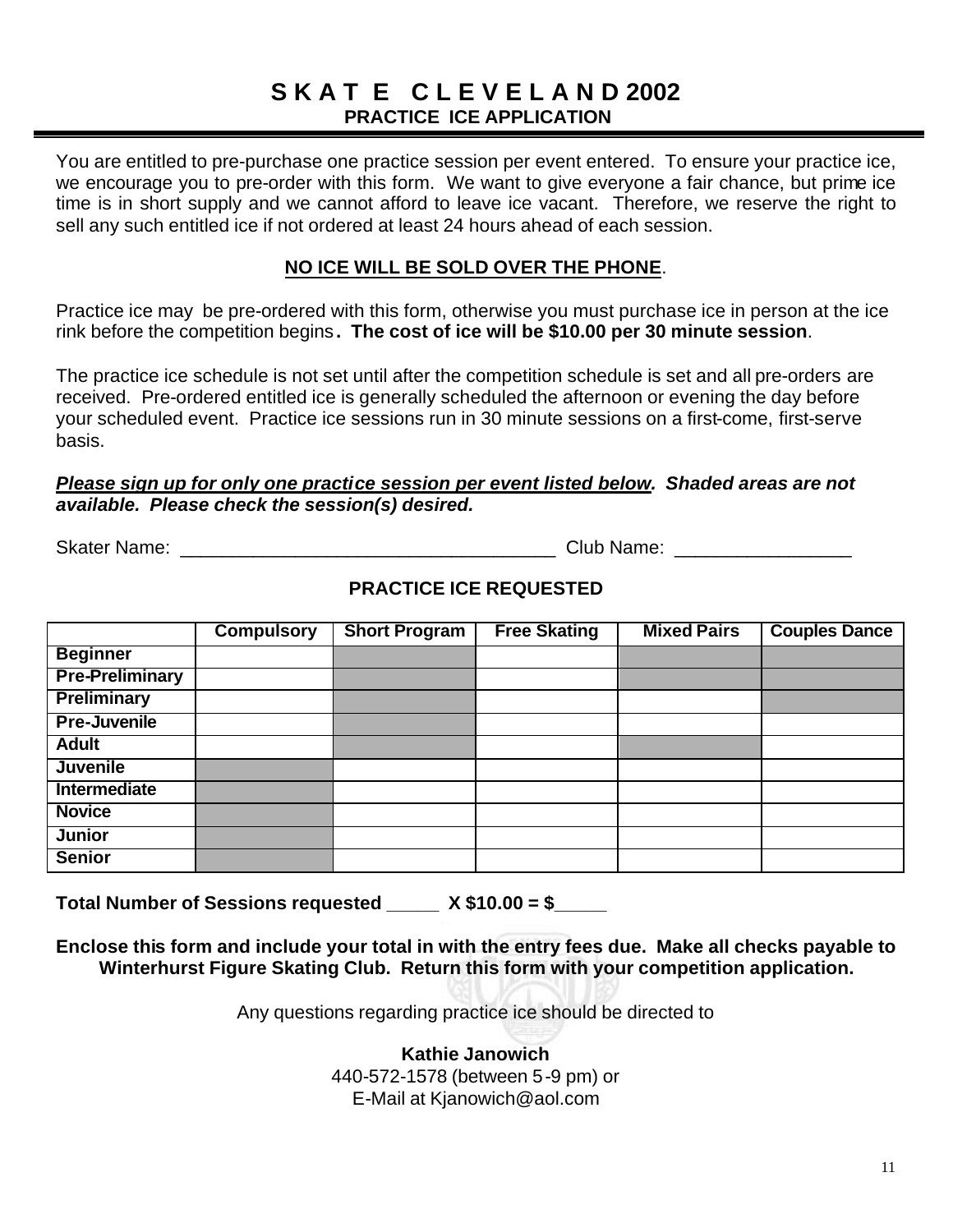# **\*\*\*RULES FOR VIDEOTAPING & STILL PHOTOGRAPHY\*\*\***

The privilege extended to you to attend this event is conditioned upon your observance of the rules that follow. Your failure to follow these rules will result in revocation of the privilege and you will be asked to leave. In order to assure the safety of skaters, protect privacy of skaters, and prevent improper commercial use of images of skaters:

- 1. All individuals using video or camera equipment must complete and submit to the management of the event a registration form (below).
- 2. Such individuals must produce photo identification at the time of registration (such as a driver's license), if asked to do so.
- 3. Upon submission of the registration form, you consent to being photographed or videotaped by the management of the event for purposes of identification.
- 4. Subject to these rules, still photographs may be taken, but no flash units may be used.
- 5. Any person who improperly uses an image of a skater for commercial use will be liable to the skater for applicable damages.

## **VIDEOGRAPHY \* PHOTOGRAPHY REGISTRATION FORM SKATE CLEVELAND 2002**

| NAME:            |                |              |            |  |
|------------------|----------------|--------------|------------|--|
|                  | PLEASE PRINT   |              |            |  |
| ADDRESS:         |                |              |            |  |
|                  | STREET ADDRESS |              |            |  |
|                  |                |              |            |  |
|                  | <b>CITY</b>    | <b>STATE</b> | <b>ZIP</b> |  |
| PHONE:(          |                |              |            |  |
|                  |                |              |            |  |
|                  |                |              |            |  |
| <b>SIGNATURE</b> |                | <b>DATE</b>  |            |  |
|                  |                |              |            |  |